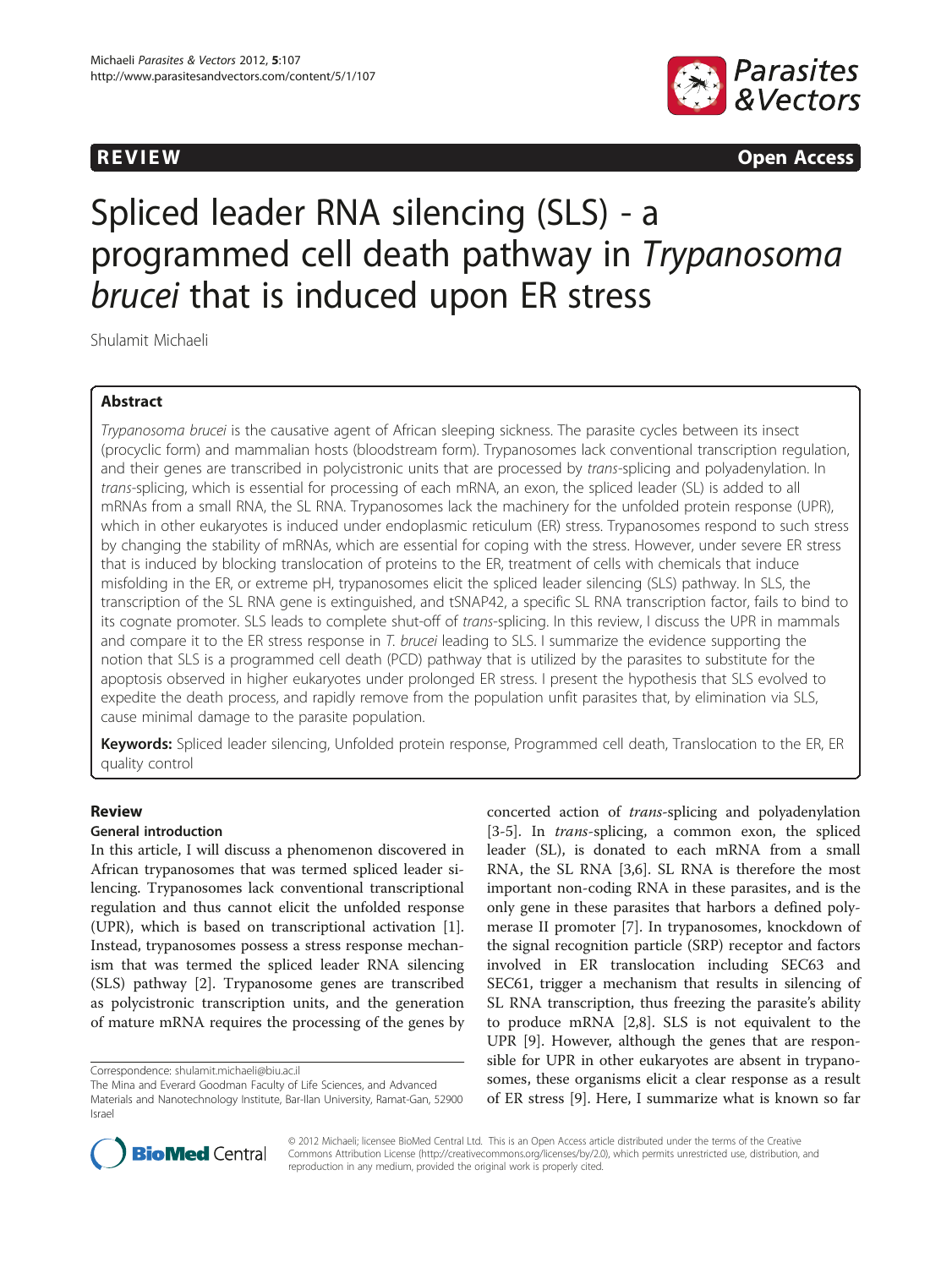regarding the SLS pathway and how it compares with UPR. I present the hypothesis that SLS is used to speedup the death process elicited by ER stress, thereby providing the parasites with a mechanism to eliminate the unfit organisms from the population. The SLS mechanism supports an altruistic aspect of cell death, in which the death of the unfit individuals enriches the population with the fittest parasites that can sustain a productive infection.

# ER stress in eukaryotes leads to programmed cell deathmechanism and machinery

The endoplasmic reticulum (ER) functions to mediate and control the folding of proteins that traverse its membranes en route to intracellular organelles or the plasma membrane. Eukaryotes have evolved special signaling pathways that are transmitted from the ER to the cytoplasm and the nucleus in response to the misfolding of proteins within the ER [[1,10](#page-9-0)[-12\]](#page-10-0).

ER stress results from a number of insults, including exposure to agents that perturb protein folding such as reducing agents, nutrient deprivation, alterations in the oxidative-reduction balance, changes in  $Ca^{+2}$  level, and failure to glycosylate proteins [[10](#page-9-0)-[12\]](#page-10-0). The machinery that executes UPR and its regulatory proteins in higher eukaryotes will be described in this review in order to highlight the differences we observed when examining the machinery that reacts to ER stress in trypanosomes.

UPR performs three functions adaptation, alarm and apoptosis. The UPR is first directed to induce folding of the misfolded proteins by the induction of chaperones and at the same time attenuate the damage by reducing the ER load via inhibiting translation, and increasing the degradation of the unfolded proteins. If these steps fail to overcome the catastrophe imposed on the cell, the UPR then induces cellular alarm and apoptosis [\[13\]](#page-10-0). The alarm phase is mediated by signaling pathways that leads to the removal of translational block and the down-regulation of the expression and activity of pro-survival factors. After the alarm phase, cells undergo apoptosis (review by [[14](#page-10-0)]).

The ability to sense misfolded proteins relies on a quality control mechanism present in the ER that normally ensures that proteins are properly folded before exiting the ER [[15](#page-10-0)]. Exposed hydrophobic regions, unpaired cysteine residues, or aggregation are markers of unfolded and misfolded proteins. One of the markers for proper folding is also the glycan code [\[16\]](#page-10-0). Most of the proteins entering the ER are modified by adding of preassembled oligosaccharides. These are bound by ER lectins calnexin and calreticulin that are associated with the ER oxidoreductase ERp57 [\[17](#page-10-0)]. Repeated glycosylation and de-glycosylation cycles ensure misfolded glycoproteins spend sufficient time in the ER to correctly fold

(Figure [1](#page-2-0)). Another important ER chaperone is BiP [[18,19\]](#page-10-0), which regulates the activation of the ER transmembrane proteins, the ER stress transducers, described below. BiP is bound to these receptors but in the presence of exposed hydrophobic residues BiP dissociates, allowing their activation [\[20\]](#page-10-0).

In metazoa, the regulators of the UPR include three transmembrane ER-resident proteins, inositol- requirement (IRE1) the (PKR)-like ER kinase (PERK), and the activating transcription factor (ATF6) (Figure [2](#page-3-0)). The trans-autophosphorylation of IRE1-kinase domain activates its function as an endonuclease that cleaves the transcription factor mRNA XBP1 in metazoans or HAC1 in yeast. After processing of the mRNA and its translation, this transcription factor activates the transcription of UPR target genes including proteins involved in ERassociated degradation (ERAD), the entry of proteins into the ER and protein folding [[21](#page-10-0)] (Figure [2](#page-3-0)). The gene for XBP1 or HAC1 is also induced under UPR [[12\]](#page-10-0). In Drosophila, IRE1 was also shown to be involved in degradation of ER-associated mRNAs [[22](#page-10-0)] and this phenomenon was also observed in mammalian cells and was termed RNA dependent decay or RIDD [[23](#page-10-0)]. Thus, the degradation of ER-associated mRNAs coding for proteins destined to traverse the ER reduces the ER-load. Another essential factor that senses the stress in the ER is ATF6, which is transported from the ER to the Golgi apparatus, where it is cleaved and then translocated to the nucleus to activate genes essential for coping with ER stress, including proteins involved in the anti-oxidant response, chaperones, XBP1, C/EBP-homologous protein (CHOP), a transcription factor that activates target genes including genes involved in growth arrest, oxidases and protein disulfide isomerases (PDI) localized in ER [[24](#page-10-0)]. ATF6 also up-regulates proteins involved in ERAD, which translocate the proteins into the cytoplasm for degradation by the proteasome [\[25](#page-10-0)]. ATF6 activation is responsible for transcriptional regulation of pro-survival genes [\[26](#page-10-0)] (Figure [2\)](#page-3-0).

The third ER stress transducer is PERK, which is also a ER-localized transmembrane protein whose cytoplasmic portion contains a kinase domain; upon activation, PERK phosphorylates eIF2α thereby globally reducing the load of newly synthesized proteins and decreasing the burden on the ER [[27](#page-10-0)]. However, decreased protein expression is not universal; genes with internal ribosome entry site (IRES) in the 5' untranslated region bypass the eIF2 $\alpha$  translational block [\[28\]](#page-10-0). One such protein is ATF4 that drives the expression of pro-survival function such as amino acid transport, redox reaction and protein secretion [[29\]](#page-10-0). However, PERK activation is reversible, due to the action of growth arrest and DNA-damage-inducible protein-43 (GADD34) a phosphatase that dephosphorylate eIF2α. This dephosphorylation coordinates the recovery of eIF2α activity with the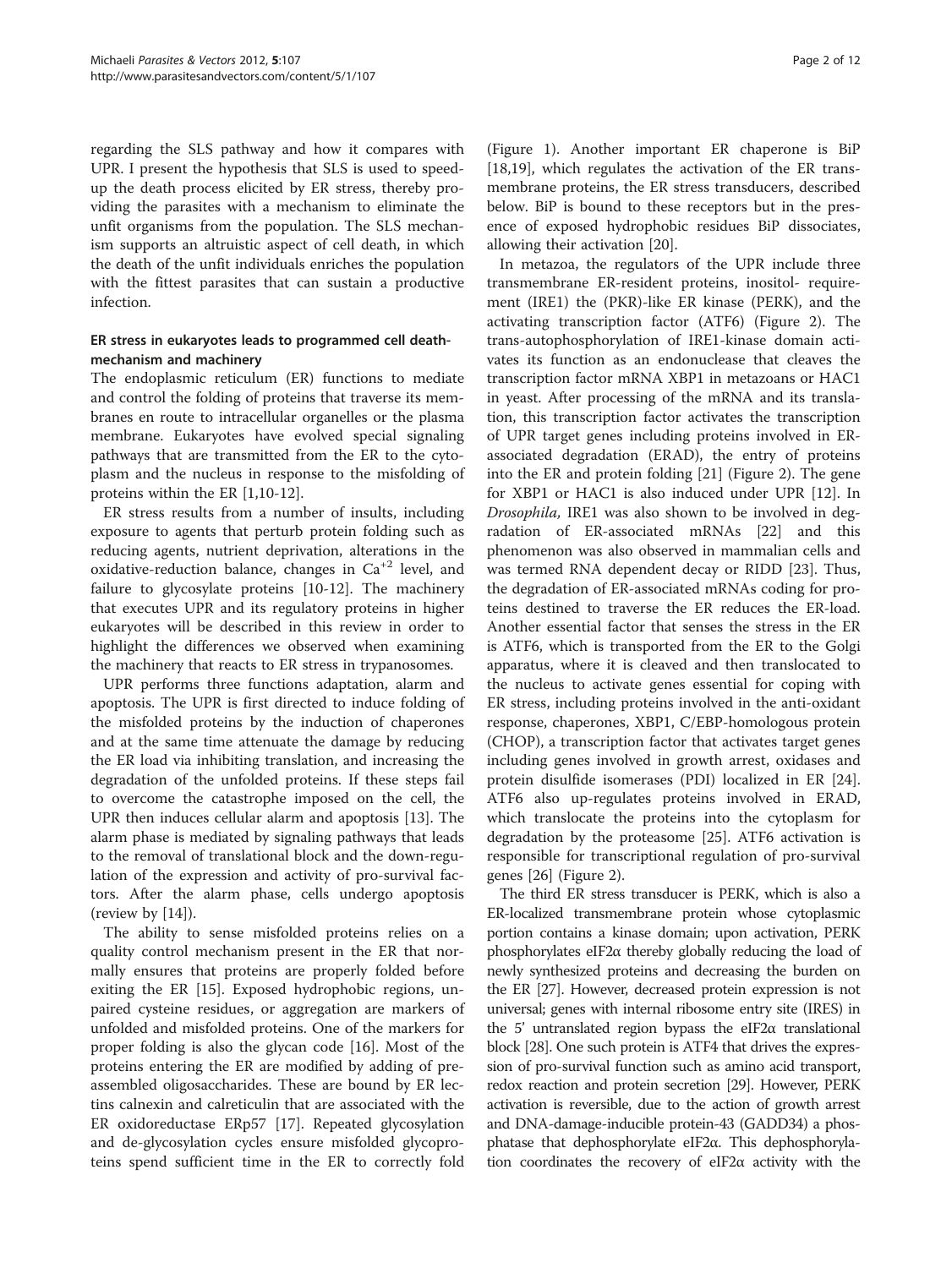<span id="page-2-0"></span>

transcriptional induction of UPR target genes, enabling their translation [\[30\]](#page-10-0).

Severely misfolded proteins and protein aggregates might be difficult to bring across the ER membrane via the ERAD system. Cells therefore possess an alternative pathway for protein-degradation, by autophagy. Many of the autophagic factors were shown to be UPR target genes, and important for survival under ER stress [[31](#page-10-0)]. Indeed, under ER stress, ER membranes were shown to become tightly packed into autophagosomes. The main purpose of this process is to sequester the damaged ER.

Together, ATF4, XBP1, and ATF6 govern the expression of a large range of partially overlapping target genes, that their encoded proteins function to alleviate the stress. However, IRE1 signaling also plays an important role in activation of the apoptotic pathway that dominates when all measures to alleviate the stress fail. Phosphorylated, activated mammalian IRE1 interacts with the adaptor protein TRAF2 (tumor necrosis factor receptor) and promotes a cascade of phosphorylation events that activates JUN amino-terminal kinase (JNK) [[32\]](#page-10-0). Once activated, JNK performs a number of functions including the activation of the pro-apoptotic BIM protein [\[33](#page-10-0)]. Phosphorylated BIM translocates to the mitochondrial outer membrane, where it promotes cytochrome C release and caspase activation [[34](#page-10-0)]. JNK activation also

regulates the activity of anti-apoptotic BCL-2 [\[35](#page-10-0)]. Inhibition of BCL-2 and activation of BIM leads to BAX/BAK dependent apoptosis, suggesting that signals initiated from IRE1 participate in the pro-apoptotic branch induced under severe UPR (Figure [2](#page-3-0)). IRE1 has also been shown to directly interact with the BCL-2 family members BAX and BAK [\[36](#page-10-0)]. The activation of BAX and BAK is modulated by one of the IRE1 negative regulator (BI-1). BI-1 is an anti-apoptotic protein that enhances cell survival [\[37](#page-10-0)] and BI-1 was shown to interact with IRE1 [\[38,39\]](#page-10-0). Another factor that enables cell death is CHOP, whose transcription is induced by eIF2 $\alpha$  phosphorylation. CHOP deletion protects against the death of ER stressed cells, and thus its presence may promote cell death [\[40](#page-10-0)]. The effect of CHOP might be direct, but it was also noticed that in chop-/- cells, the level of GADD43 is reduced, thereby causing a sustained repression of protein synthesis avoiding the synthesis of proteins needed to execute the apoptotic branch of UPR [[41,42\]](#page-10-0).

The complex life or death decision for the cell under ER stress becomes evident when inspecting the role and the kinetics of eIF2α phosphorylation. Loss of PERKmediated eIF2α phosphorylation sensitizes cells to death from ER stress [[27](#page-10-0)]. It was suggested that survival under mild ER stress is maintained because of the instability of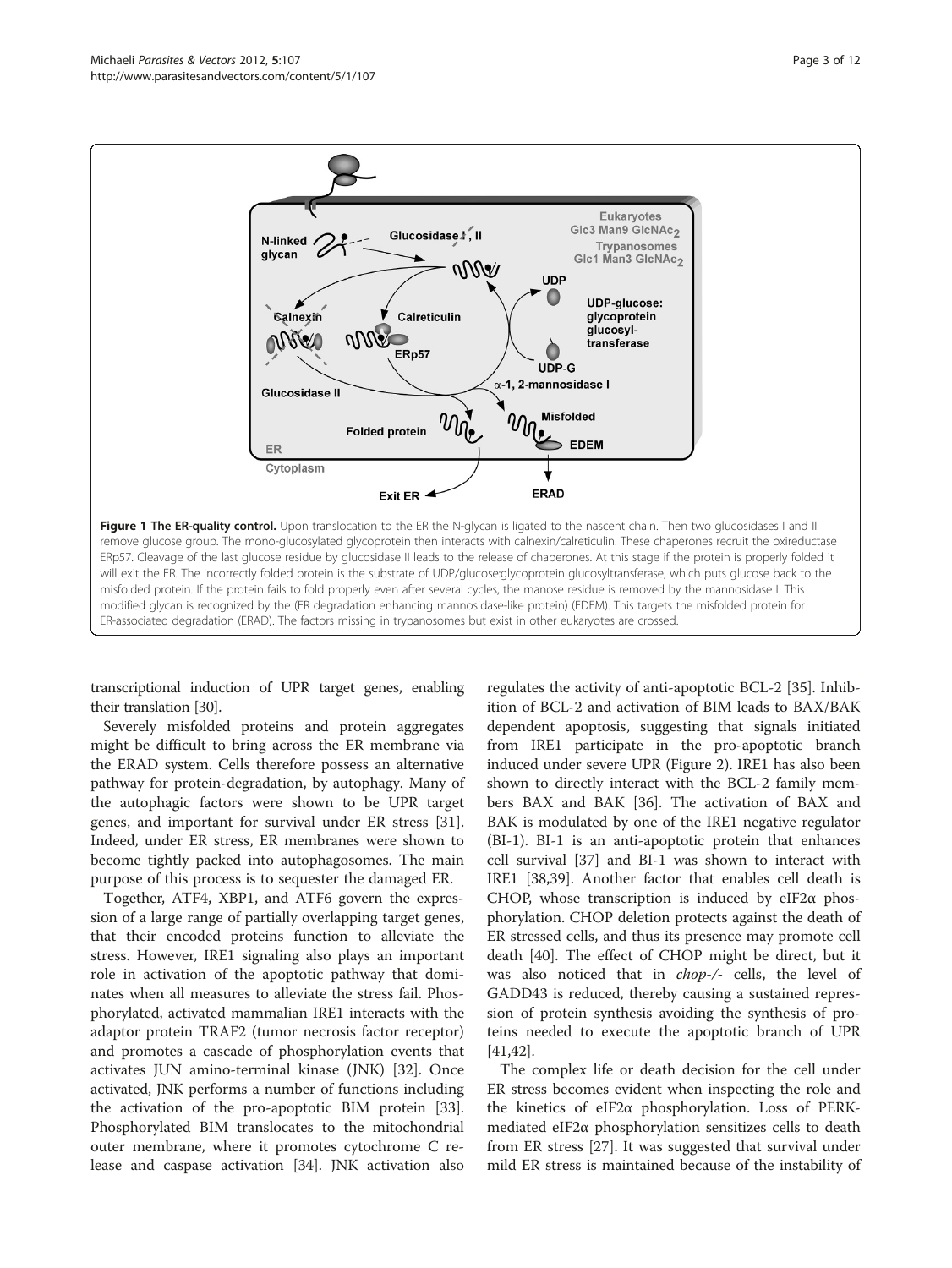<span id="page-3-0"></span>

the UPR-induced cell death mediators; the level of these proteins become sufficient to induce cell death only under prolonged ER stress [[43](#page-10-0)].

However, in most experiments in which the ER is pharmacologically perturbed, adaptive factors such as chaperones and ERAD components are co-expressed with apoptosis genes with similar induction kinetics. This situation has made it difficult to uncover the mechanisms underlying the distinction between adaptive versus pro-apoptotic ER stress as well as understanding how the transition between these two phases is controlled. Recent reviews present an integrating view on the mechanisms of apoptosis induced by the ER stress in higher eukaryotes [[13,14,44](#page-10-0)].

# ER stress elicited by perturbations of protein translocation induces SLS in T. brucei

Trypanosomes are protozoan parasites that diverged very early from the eukaryotic linage. These parasites are known for their non-conventional gene expression mechanism. No polymerase II promoters for protein coding genes were described. The genes are transcribed into polycistronic primary transcripts [[3,5,6\]](#page-9-0). An elegant study showed correlation between the position of histone binding and putative transcription start sites [\[45](#page-10-0)], and recently RNA-seq was used to map additional transcription start sites [[4](#page-9-0)]. However, no defined promoters in the strand-switch regions were identified to date [\[4](#page-9-0)]. It is therefore believed that gene expression in these parasites is regulated primarily post-transcriptionally at the level of mRNA degradation and translation; the signal that dictates this regulation is confined to the 3' UTR [[46](#page-10-0),[47](#page-10-0)]. Alternative *trans*-splicing was also recently suggested as a mechanism underlying differential gene expression of the parasite in its two hosts [\[5](#page-9-0)[,48,49](#page-10-0)].

In the absence of transcriptional regulation for individual genes, it could be predicted that trypanosomes may not have a mechanism analogous to UPR. It was also argued that trypanosomes may not need to have a UPR response, because these parasites propagate under homeostasis in the host [\[50](#page-10-0)]. Indeed, bioinformatic searches failed to detect IRE1 or XBP1 homologues, which are the key factors in the UPR response, as described above.

As outlined above the mechanism to respond to UPR and eventually dispose of misfolded proteins are well characterized in mammalian cells and yeast. Folding within the ER, mediated by chaperones, protein disulfide isomerase, cycles of glycosylation and de-glycosylation leading to either productive export, or retro-translocation to the cytoplasm for degradation were described above (Figure [1](#page-2-0)). Retro-translocation is associated with ubiquitylation and proteosomal degradation [[51\]](#page-10-0). In the ER, the cycle of quality control requires BiP, PDI, calencin/calreticulin, glucosidases and a group of mannosebinding proteins (EDEM) that recognize processed Nglycans (Figure [1\)](#page-2-0). Interestingly, trypanosomes lack the  $Glc<sub>3</sub>Man<sub>9</sub>GlncNAc<sub>2</sub> that is added to nascent chains of$ proteins entering the ER, but uses  $Glc<sub>1</sub>Man<sub>9</sub>GlcNAc<sub>2</sub>$  instead. In addition, the parasites encode only for a single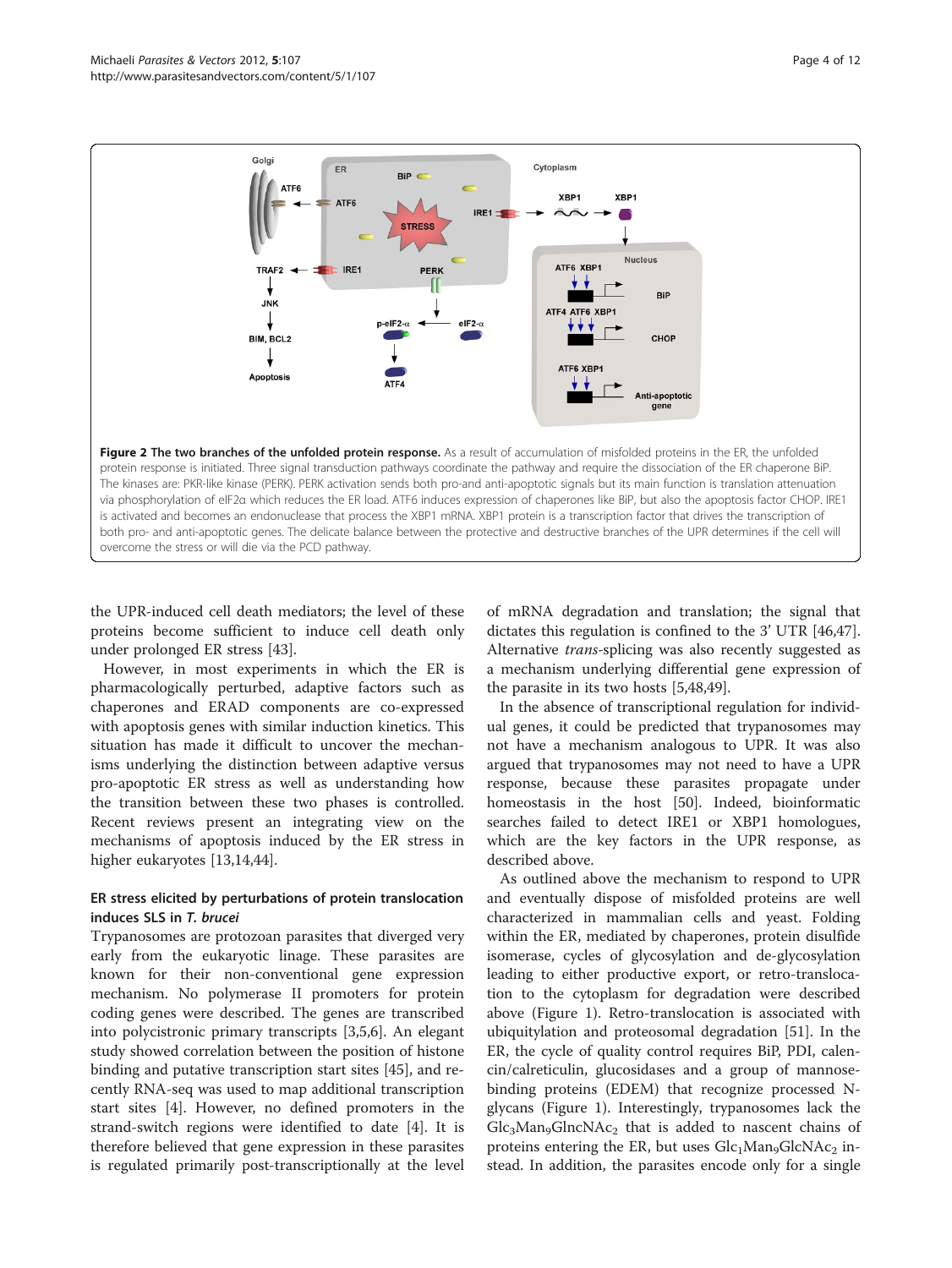<span id="page-4-0"></span>glucosidase II but not I [\[52](#page-10-0)]. T. brucei encodes for a calreticulin orthologue, but lacks calnexin, suggesting a somewhat simpler machinery for ER-quality control than the one found in other eukaryotes [\[53\]](#page-10-0) (Figure [1](#page-2-0)). Knocking-down ER-resident proteins involved in this control such as calreticulin, ER glucosidase II, EDEM, the oxireductase ERp72, and ER57p-like protein resulted in defects in proliferation, aberrant morphology, swollen ER, suggesting the presence of ER quality control in these organisms [\[54\]](#page-10-0). The presence of such ER quality control in the ER but the absence of a of conventional UPR machinery encouraged me to investigate possible regulation at the first step of entry of proteins to the ER in trypanosomes.

Secretory proteins or membrane proteins need to traverse the ER to reach their final destination. Two pathways exist to execute this mission, the co-translational pathway mediated by the signal recognition particle (SRP) and post-translational route utilizing chaperones [\[55\]](#page-10-0). In the co-translational translocation pathway, the signal-peptide or the transmembrane domain is recognized by the SRP; the ribosome-nascent chain-SRP then binds to the membrane via the SRP receptor, and after SRP release, the translating ribosomes

The trypanosome factors belonging to these pathways and the ones relevant to this review are summarized in Table [1.](#page-5-0) RNAi silencing of the signal recognition protein SRP54 in T. brucei showed that SRP is essential for the survival of the parasites. Under SRP54 depletion, signalpeptide containing proteins traversed the ER membrane but were mislocalized and formed megavesicles that are reminiscent of autophagosomes [[56](#page-10-0)[-58\]](#page-11-0). The results indicated the post-translational pathway must operate in these parasites to enable protein translocation under SRP depletion. Indeed, RNAi silencing of a SEC71, a factor that was shown to mediate post-translational translocation across the ER in yeast, resulted in translocation defects but under these conditions proteins traversed the ER via the SRP pathway [\[8](#page-9-0)]. Only the translocation of glycosylphosphatidylinositol (GPI)-anchored proteins, the most abundant surface proteins of the parasite, was severely impaired in SEC71 depleted cells, suggesting that the GPI-anchored proteins are preferential substrates of the post-translational pathway [\[8](#page-9-0)]. On the other hand, polytopic membrane proteins were shown to absolutely require the SRP pathway [\[56\]](#page-10-0).

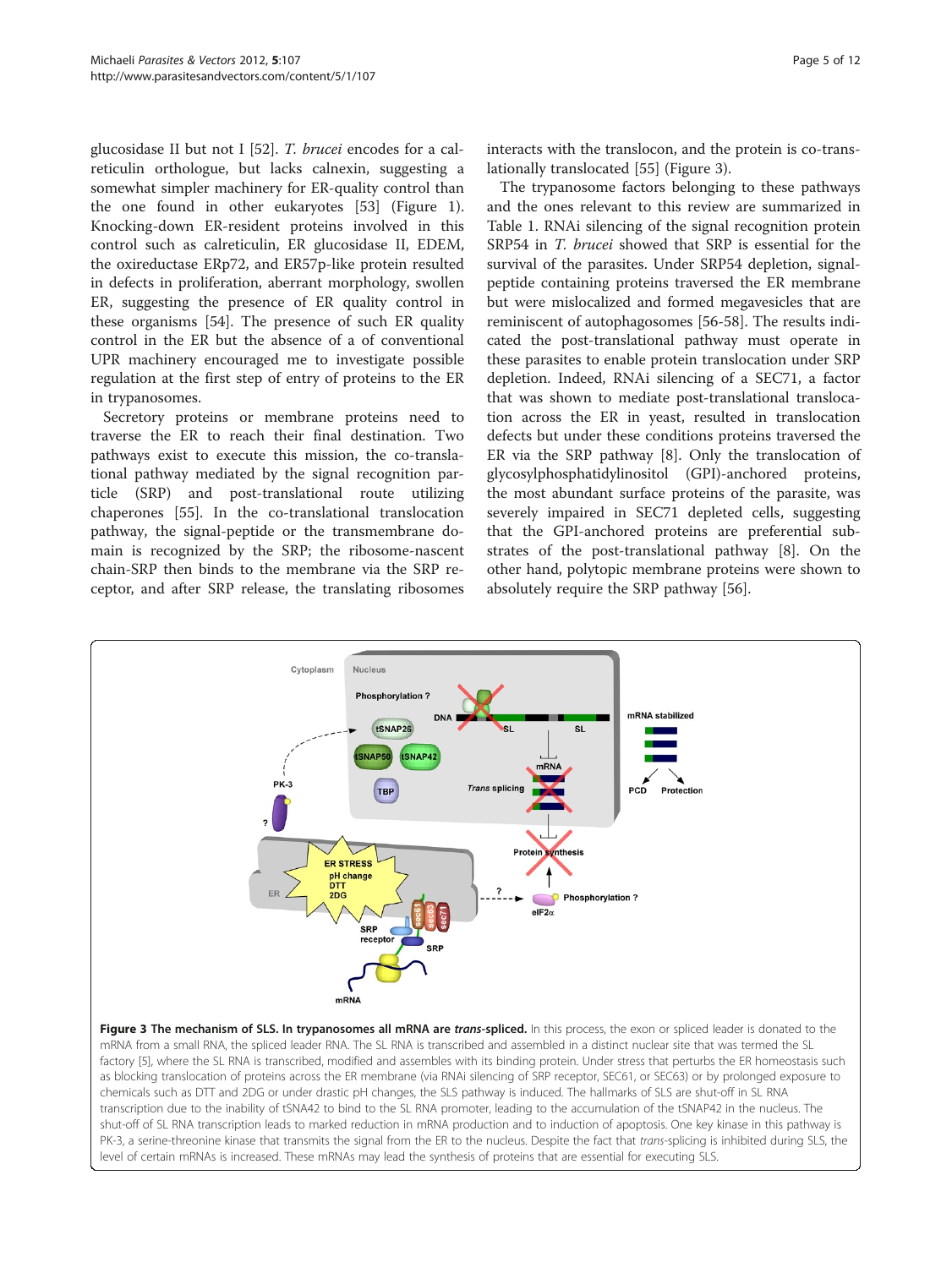| Factor                                                        | SRP54                                                          | <b>SRa</b>                                          | SEC61                                                                                                                                      | SEC63                                                                  | <b>SEC71</b>                                                                                                      |
|---------------------------------------------------------------|----------------------------------------------------------------|-----------------------------------------------------|--------------------------------------------------------------------------------------------------------------------------------------------|------------------------------------------------------------------------|-------------------------------------------------------------------------------------------------------------------|
| <b>Function</b>                                               | One of the<br>SRP proteins<br>recognizes the<br>signal peptide | SRP receptor<br>localized on<br>the FR membrane     | The translocon<br>localized in the FR<br>membrane                                                                                          | Factor<br>essential for<br>co- and post<br>translational translocation | Factor<br>essential<br>exclusively for<br>post-translation<br>translocation                                       |
| <b>Translocation defects in</b><br><b>RNAi-silenced cells</b> | Mislocalization<br>of SP-proteins,<br>no production            | Mislocalization<br>of SP-proteins,<br>no production | Mislocalization<br>of SP-proteins,<br>no production<br>of membrane proteins of membrane proteins of membrane proteins of membrane proteins | Mislocalization<br>of SP-proteins,<br>no production                    | Mislocalization<br>of SP-proteins,<br>reduction in<br>GPI-anchored proteins,<br>no effect on<br>membrane proteins |
| <b>Induction of SLS</b>                                       | No                                                             | YES                                                 | YES                                                                                                                                        | <b>YES</b>                                                             | ΝO                                                                                                                |

<span id="page-5-0"></span>Table 1 Factors involved in translocation of proteins across the ER membrane and their relationship to SLS

The data is based on [\[2,8,9,](#page-9-0)[56](#page-10-0)].

In the course of studying the cellular defects upon perturbing protein translocation across the ER, protein translocation defects were examined in cells silenced for the SRP receptor, SRα. Interestingly, although both SRα and SRP54-silenced cells share the same protein translocation defects [[57,](#page-10-0)[58](#page-11-0)], SRα but not SRP54 depletion caused the reduction of all mRNAs tested [\[2](#page-9-0)]. This reduction was a result of inhibition of trans-splicing, due to inhibition of SL RNA transcription since SL RNA is the donor of the SL exon present on all trypanosome mRNAs. Inhibition of SL RNA transcription was associated with the failure of tSANP42, a SL RNA-specific transcription factor to bind to the SL RNA promoter. The process was therefore termed SLS for spliced leader RNA silencing [[2\]](#page-9-0) (Figure [3](#page-4-0)).

SLS was initially discovered in SRα silenced cells but not in cells depleted for SRP proteins [[2\]](#page-9-0). Later studies revealed that SLS is also induced in cells silenced for SEC63, a factor that is essential for both post- and cotranslational translocation pathway, as well as in cells depleted for the ER translocon SEC61 (Table 1) [\[8,9](#page-9-0)].

# SLS is induced by chemicals that induce UPR in other eukaryotes

Since SLS was discovered under perturbations that interfere with translocation of proteins across the ER, thus inducing ER stress, we sought to examine if SLS is the trypanosome analogue of the conventional UPR response present in other eukaryotes. To examine if UPR exists in trypanosomes, but may be activated by a novel mechanism, which is not related to the UPR response in other eukaryotes, cells were exposed to the classical UPR inducer, the reducing agent dithiothreitol (DTT), and RNA was subjected to microarray analysis. Inspection of the up-regulated genes demonstrated the up-regulation of a distinct family of genes. These genes include genes involved in the core processes of UPR such as protein folding, degradation, translocation across the ER, protein sorting, redox balance, and lipid metabolism. Interestingly, other transcripts for genes involved in signal-

transduction and RNA binding proteins were also increased. To examine if these alterations are reminiscent of changes that take place under UPR response of other organisms the microarray data was compared to data available for Caenorhabditis elegans, Drosophila melanogaster, and Homo sapiens. The results of such analysis revealed that, in trypanosomes, the genes most strongly affected by DTT treatment are genes involved in protein secretion. Of additional interest is the finding that 35% of the genes whose level was reduced encode for proteins destined to traverse the ER i.e. proteins harboring either a signal-peptide or *trans*-membrane domain. These results are reminiscent of those in Drosophila, where DTT treatment elicits IRE1 dependent degradation of mRNA coding for proteins that need to traverse the ER [[22](#page-10-0)], thus providing an additional mechanism to reduce the ER-load [[9,](#page-9-0)[22,23\]](#page-10-0).

As indicated, trypanosomes lack transcriptional regulation, and although excessive alternative splicing was recently shown to exist in T. brucei, it is currently unknown how these events are regulated [\[48\]](#page-10-0). However, the most prevalent regulatory mechanism in trypanosomes is mRNA stability and preferential translation, which is mediated by the rich repertoire of RNA binding proteins [[46](#page-10-0),[47](#page-10-0)]. It was therefore most reasonable to investigate the strongest branch of regulatory mechanisms, mRNA stability, regarding its potential role in regulating the level of mRNA under ER stress. Indeed, mRNA stability of selected mRNAs whose level was increased under DTT treatment was examined, and it was found that mRNA for the chaperone DNAJ, protein disulfide isomerase (PDI), thioredoxin, and syntaxin were increased; in contrast no change in stability of mRNAs whose level was unchanged during DTT treatment was detected, suggesting that mRNA stabilization is the mechanism that mediates the up-regulation of specific mRNAs during ER stress [\[9](#page-9-0)]. Indeed, PTB proteins that regulate both *trans-splicing* and mRNA stability were shown to regulate the stability of mRNAs coding for genes involved in protein trafficking [\[59\]](#page-11-0). Signaling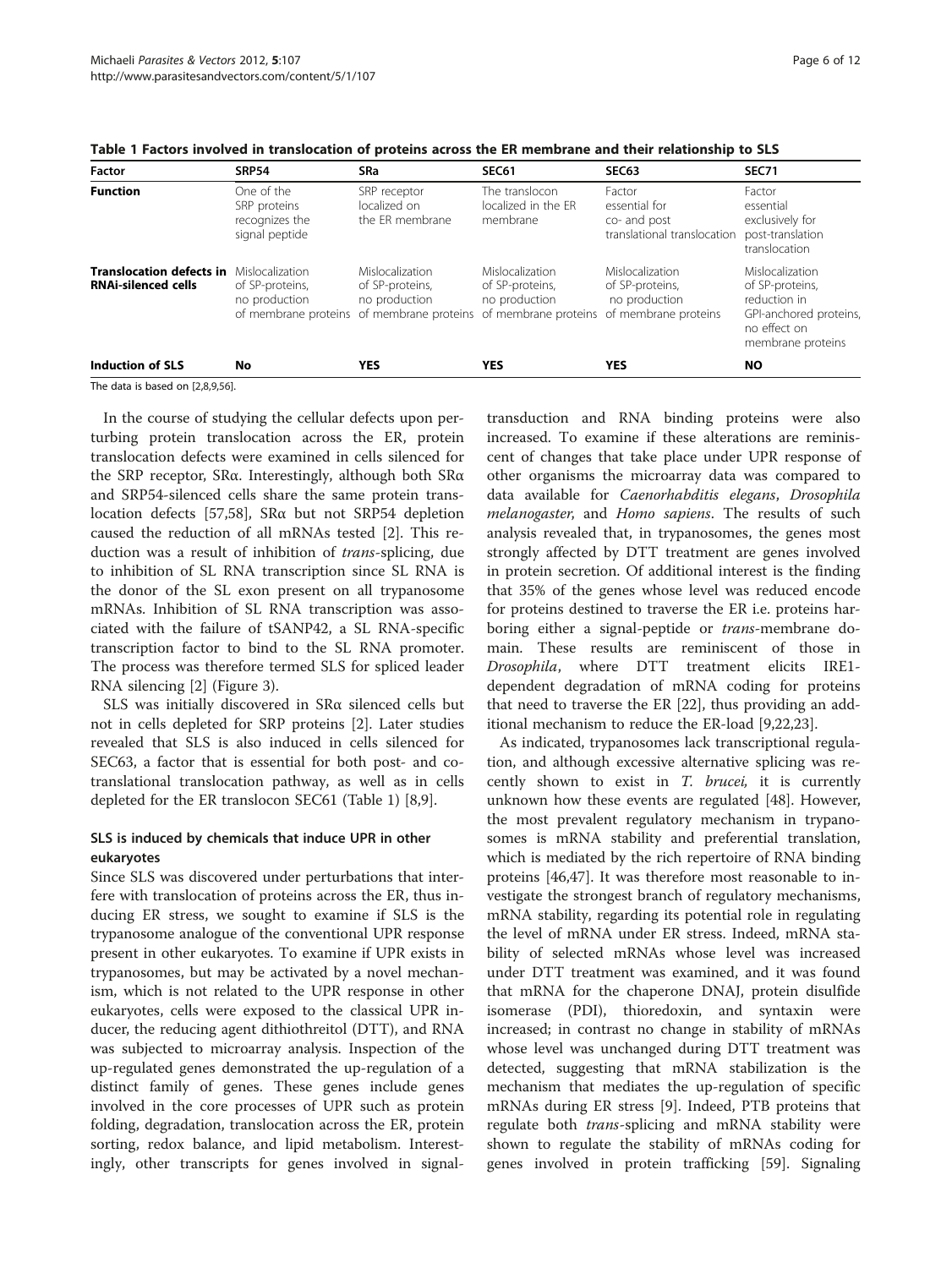pathway and additional RNA binding proteins are most probably involved in regulating the stability of mRNAs during ER stress. Recently, isobaric tag for relative and absolute quantitation (iTRAQ) analysis performed on SLS induced cells (by SEC63 silencing) revealed an increase in the level of the RNA binding proteins such as PTB2 and a protein containing a zinc finger domain (our unpublished data). These proteins may control the stability of mRNAs under ER stress. Under SLS, no mRNA is produced de novo, but up-regulation of specific mRNAs was observed by microarray analysis of SEC63 silenced cells (our unpublished results). The up-regulated mRNA may result from prolonged half-life during SLS, possibly as a result of elimination of RNA binding proteins that control mRNA stability. Thus, despite the major shutdown in mRNA production, there is a subset of mRNAs that are stabilized under SLS. These mRNAs may code for proteins that are essential to execute SLS. The signaling pathway induced under SLS may induce modifications on these RNA binding proteins thus changing their effect on mRNA stability under stress; i.e. such modifications may for instance make the protein bind the mRNA and stabilize it under stress or avoid its binding to destabilize the mRNA. Studies are in progress to examine the exact role of several RNA binding proteins on mRNA stability under normal ER stress, and SLS.

The ER-stress response in T. brucei was further studied by inspecting two parameters, which are the hallmark of UPR induction in eukaryotes, increased expression of the chaperone, BiP, and ER expansion. Our results demonstrate that BiP is increased in both stages of the parasites, procyclic and bloodstream forms, following treatment with 4 mM DTT and 20 mM of deoxy-glucose, which inhibits glycosylation and affects ATP production. The increase in BiP level could be the result of both stabilization of mRNA as well as preferential translation of the protein under stress. In addition, treatment of the cell with DTT leads to ER expansion and accumulation of aggregates within the expanded ER. These data support the notion that trypanosomes react to ER stress similarly to other organisms [\[9](#page-9-0)].

However, prolonged ER stress induced by DTT induces the SLS pathway, as demonstrated by the reduction of the SL RNA and by the accumulation of tSNAP42 in the nucleus. While cells can recover from treatment with DTT for up to 60 min, long treatments are irreversible and the cells die. Since BiP induction occurs before SLS induction, these results suggest that trypanosomes first activate the ER stress-response, and only when the stress is persistent is SLS induced [\[9\]](#page-9-0). A recent study also investigated the changes of T. brucei transcriptome during development, as well as in response to tunicamycin or DTT treatments in the bloodstream form trypanosomes. The study reached the conclusion that only limited changes take place in response

to ER stress. The same study also failed to detect changes in BiP, which led the researchers to conclude that UPR might not exist in trypanosomes. It was argued, as mentioned above, that these parasites live under homeostatic conditions, especially in the mammalian host and therefore have no need for a response to environmental stress [\[50\]](#page-10-0). The discrepancy in the phenotype observed under DTT treatment may reflect differences in the DTT concentration used in these two studies.

One of the most intriguing questions is how in the absence of IRE1 and XBP1, the signal is transmitted from the trypanosome ER to the nucleus to induce SLS. Surprisingly, trypanosomes possess three homologues that resemble eIF2 kinases, termed TbIF2K1-K3 [\[60\]](#page-11-0). As opposed to yeast, which lack PERK homologues, one of these kinases, TbIF2K2, carries a transmembrane domain similar to PERK. This protein phosphorylates the trypanosome eIF2 $\alpha$  on Thr<sup>169</sup>, which is homologous to Ser<sup>51</sup> of other eukaryotes. However, this kinase is localized to the flagellar pocket of the parasite [[60\]](#page-11-0). No change in the shutdown of protein synthesis was obtained as a result of DTT treatment in cells silenced for this factor by RNAi (our unpublished data). However, we have recently identified a kinase (PK-3) whose silencing abolished the SLS response. Cell silenced for PK-3 and SEC63 show, as expected, perturbations in protein translocation, but these cells fail to shut-off SL RNA transcription and to accumulate tSNAP42 (manuscript in preparation). Experiments are in progress to understand how this kinase associates with the ER membrane, which proteins interact with this kinase and how the signal is transmitted from the ER to the nucleus. Another open mechanistic question is what are the changes and the modification to the SL RNA transcription complex during SLS. Purification of the SL RNA transcription complex from SEC63-silenced cells revealed changes in the level of certain factors, but no modification was detected on tSNAP42 that would explain its failure to bind to DNA. However, another factor involved in SL RNA transcription was shown to be specifically phosphorylated under SLS (manuscript in preparation). This data and the involvement of PK-3 in SLS signaling suggest that SLS signaling is mediated by a phosphorylation cascade (Figure [3\)](#page-4-0).

#### SLS is a PCD pathway

Apoptosis was shown to take place under prolonged UPR. We therefore sought to examine if SLS induction leads to apoptosis. Apoptosis describes a process consisting of the controlled removal of cells from an organism or a population. Apoptosis is associated with distinct cellular changes including rounding-up of cells, chromatin condensation, DNA fragmentation, and membrane flipping exposing phosphatidyl-serine [\[61,62\]](#page-11-0). Apoptosis in metazoa is triggered by signals coming either from the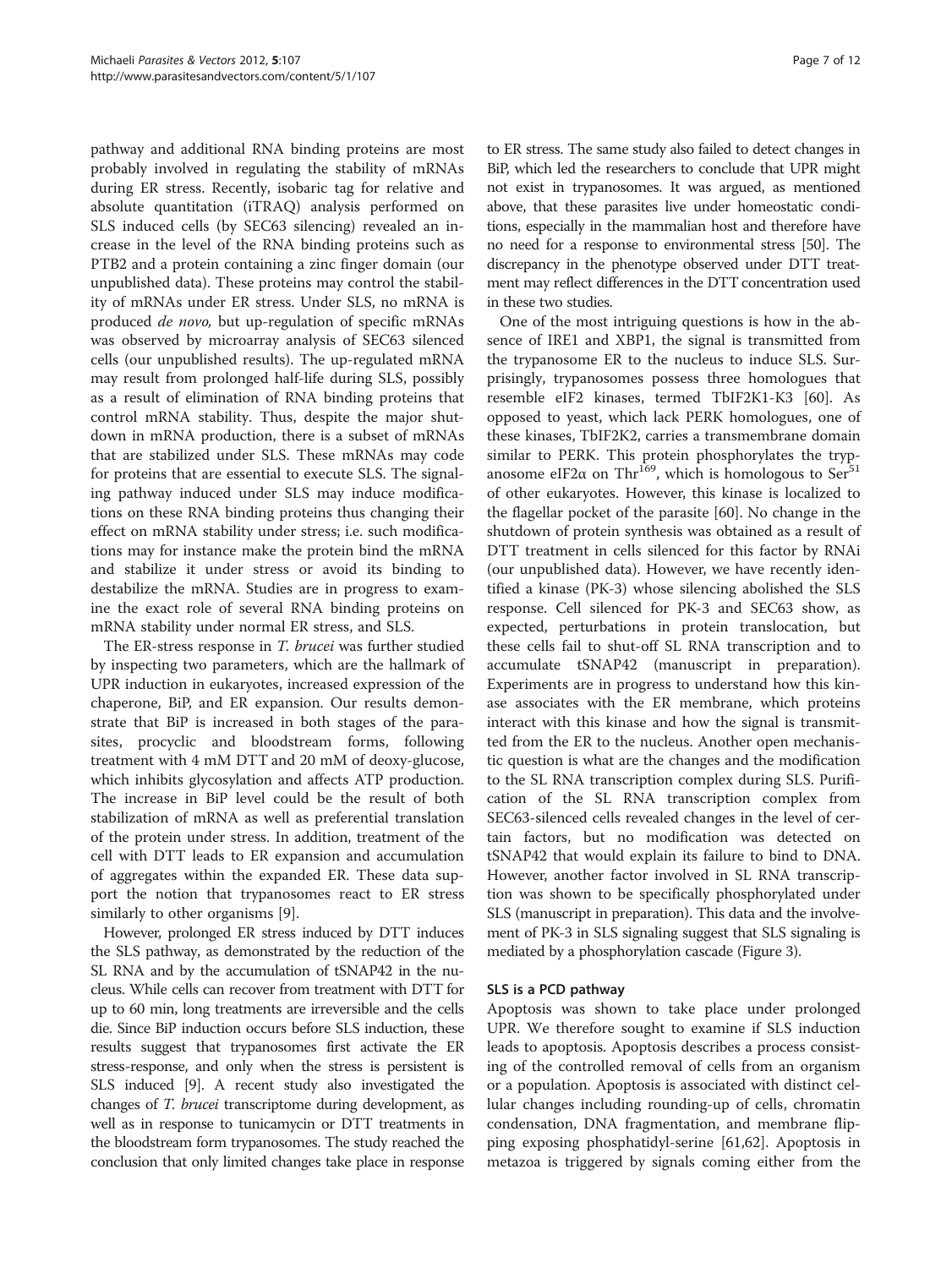outside (extrinsic) or from inside (intrinsic) that lead to limited proteolysis by caspases, which eventually causes cell disruption without inducing inflammation. In contrast, necrotic cells swell, then burst releasing compounds that cause inflammation. However, it was recently realized that the distinction between necrosis and apoptosis might be somewhat artificial. Moreover, apoptotic cells show signs of necrosis at the end of the death process [\[63](#page-11-0)]. Caspases activation was always considered as prerequisite of apoptosis. However, forms of caspase-independent apoptosis were subsequently described [\[64](#page-11-0)].

The situation in protozoa regarding apoptosis is confusing since apoptosis requires the activity of caspases, and these are absent in trypanosomes [\[65\]](#page-11-0). In addition, there was a lengthy debate if true apoptosis can occur in unicellular protozoa. However, as discussed previously [[65\]](#page-11-0) and more recently [[66\]](#page-11-0), protozoan parasites can be considered as a community that has an "interest" in controlling cell density. A carefully regulated infection can increase the chances for a sustained infection and efficient transmission to the next host. Support for this notion came from the observation that 'stumpy form' trypanosomes, which are the non-dividing form of the parasite present in the bloodstream, secrete prostaglandin  $D_2$  (PGD<sub>2</sub>), leading to PCD of the stumpy form [[67](#page-11-0)]. The slender form is the dividing bloodstream parasite that maintains persistent parasitemia. The size of the population inside the mammalian host is controlled under infection by the effect of a factor secreted from the slender form that stimulates transformation from slender to stumpy. Thus, the slender form secretes the stumpy induction factor (SIF), which induces differentiation to the stumpy form. The stumpy form responds to  $PGD<sub>2</sub>$  with PCD. The number of stumpy parasites thus decreases as a result of PCD, but will be replaced and is kept constant because of oscillating parasitemia [\[65](#page-11-0)]. Thus, the altruistic death of the stumpy form ensures a persistent infection. Other cases where PCD was described in the trypanosomatid family were shown to occur under different stresses such as heat shock, reactive oxygen species (ROS), anti-parasitic drugs, starvation, and following binding of antibodies and complement (recently reviewed) in [[68\]](#page-11-0).

SLS most closely resembles the "physiological" apoptosis-like state induced by endogenous prostaglandins, which is used to control the size of the population to maintain sustained infection [[67,69\]](#page-11-0). SLS accelerates cell death, rapidly eliminating unfit organisms from the population. The apoptosis-like cell death of SLS-induced cells is a controlled pathway of destruction that occurs without liberation of harmful enzymes, like lysosomal hydrolases or even cell components that are released from dying cells and can induce inflammation in the

host. The altruistic death of the sub-population of these cells is a beneficial strategy of the parasite to quickly eliminate the unfit cells, without damaging the entire population, thereby increasing the chances of survival within the host.

It was suggested that protozoan parasites, including African trypanosomes, perform a caspase-independent form of apoptosis. A recent review summarized the data supporting the appearance of apoptotic markers in parasites [\[70](#page-11-0)], and an additional review summarized the parasite functions that are necessary to execute apoptosis [[68\]](#page-11-0).

The major argument against the presence of apoptosis in trypanosomes is the absence of caspases [\[65\]](#page-11-0). However, the classical caspases might be replaced in trypanosomes by other proteases. The iTRAQ analysis of SLSinduced cells revealed an increase in the level of calpainlike cysteine peptidase. Co-silencing of this protease in SEC63 silenced cells abolished SLS and the apoptosisassociated with SLS but induced a quick necrotic death, suggesting the role of the family of these proteases in the apoptosis induced by SLS (manuscript in preparation).

SLS induction is accompanied by several physiological effects that are hallmarks of apoptosis such as: increase in cytoplasmic  $Ca^{2+}$ , exposure of phosphatidyl serines, mitochondria depolarization, and production of reactive oxygen species (ROS). In addition, SLS-induced cells show classical DNA laddering, and DNA fragmentation that can be observed by the TUNEL assay or simply by examining the sub-G1 population [\[9](#page-9-0)].

One can envision a mechanism by which ER stress induces imbalance of  $Ca^{2+}$  homeostasis. Trypanosomes, like other eukaryotes, maintain a low intracellular level of free  $Ca^{2+}$ . Several cellular compartments have the ability to transport  $Ca^{2+}$  in an energy dependent manner, including the plasma membrane, ER, mitochondrion and the acidocalcisome [\[71\]](#page-11-0). In trypanosomes, the mitochondrion maintains a low resting level of  $[Ca<sup>2+</sup>]$ , but transiently accumulates large quantities of  $Ca^{2+}$  from the cytoplasm following  $Ca^{2+}$  influx across the plasma membrane or after release from the acidocalcisome [\[71](#page-11-0)]. Indeed, death in T. brucei was shown to be associated with changes in the ability of mitochondrion to modulate  $[Ca<sup>2+</sup>]$  levels. Such imbalance was also described in mammalian cells under UPR, leading to apoptosis [[72](#page-11-0)]. The increase in cytoplasmic  $Ca^{2+}$  is most probably due to leakage from the malfunctioning ER, resulting from loss of the ER's capacity to store  $Ca<sup>2+</sup>$ . Several causes might be responsible for the increase in cytoplasmic  $[\text{Ca}^{2+}]$ including reduced levels of calreticulin, thus reducing the capacity to bind  $Ca^{2+}$  within the ER. In addition, reduced levels of ER-resident SERCA calcium pumps and acidocalcisome  $Ca^{2+}$  transporters may also lead to an increase in cytoplasmic  $Ca<sup>2+</sup>$ . Since SLS induced cells are defective in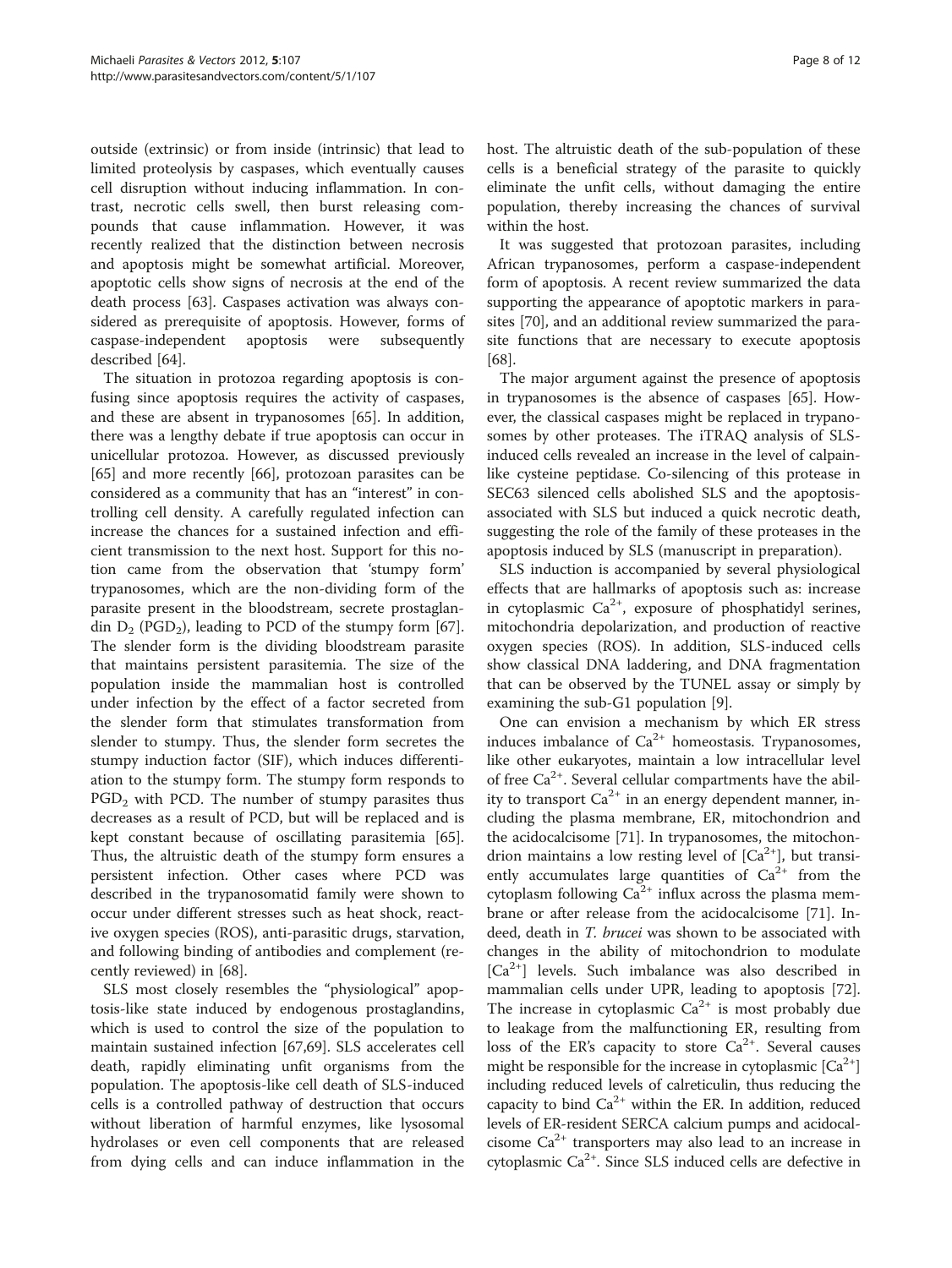biogenesis of both signal-peptide containing proteins and polytypic membrane proteins, and these three proteins belong to this family, it explains how the ER translocation defects cause the perturbations in  $Ca^{2+}$  homeostasis.

In eukaryotes,  $Ca^{2+}$  from the ER or cytoplasm moves to the mitochondrial outer membrane through voltage dependent ion channels (VDAC) [\[73\]](#page-11-0). This leads to induced opening of the mitochondrial permeability transition pore (PTP) resulting in matrix swelling. Such changes cause the rupture of the outer membrane of the mitochondria, and release of apoptotic factors [[74](#page-11-0)]. The rise in the mitochondrial  $Ca^{2+}$  stimulates the generation of ROS, and the opening of PTP causes dissipation of the mitochondrial outer membrane potential (ΨΨm), as was observed in SLS-induced cells. Thus, ER translocation leading to changes in  $Ca^{2+}$  homoeostasis may be sufficient to induce the death in trypanosomes.

If so, why is SLS induced, and why is this pathway not induced under SRP depletion or depletion of the posttranslation translocation pathway? It was proposed that SLS might speed up the death process. SLS is induced when the response to ER stress fails to restore homeostasis, and it resembles apoptosis that takes place in mammalian cells under persistent ER stress [[9\]](#page-9-0).

Induction of SLS might be analogous to apoptosis induced by persistent UPR response. As mentioned above, in metazoa, a very complex and delicate system exists to control the decision between the protective and the destructive branches of the UPR response. This decision is for instance controlled by eIF2α phosphorylation; PERK activates the phosphorylation causing a shut-off of protein synthesis, but this phosphorylation is gradually inactivated by phosphatases such as GADD34 that liberate active eIF2 $\alpha$  [\[43](#page-10-0)]. However, so far, our studies failed to detect mechanism analogous to eIF2α phosphorylation. Recently, evidence accumulated in the trypanosome field for the regulation by the phosphorylation of eIF2α. It was demonstrated that eIF2 $\alpha$  phosphorylation is important for the intracellular differentiation of Leishmania. A Leishmania mutant that has impaired eIF2α phosphorylation during ER stress showed delayed differentiation into amastigotes grown axenically [[75](#page-11-0)]. Recently, and using an antibody that recognizes the Thr<sup>169</sup> that undergoes phosphorylation in trypanosomatids, as well as by examining the phenotype of mutants where Thr<sup>169</sup> was substituted by alanine, it was demonstrated that the eIF2α pathway participates in the adaptive response of T. cruzi to nutritional stress, contributing to parasite differentiation to disease-causing metacyclic trypomastigotes [[76](#page-11-0)]. iTRAQ analysis failed to detect the phosphorylation of trypanosome eIF2α in SLS-induced cells.

Moreover, tagging eIF2α and examining its modification during SLS failed to detect any changes in protein migration (our unpublished data). Interestingly, heatshock in T. brucei causes polysome collapse and

translational shut-off independently of eIF2α phosphorylation, which takes place during the heat-shock response in other eukaryotes [\[77\]](#page-11-0). Studies are in progress to use the anti-Thr<sup>169</sup> antibodies to examine whether or not eIF2α undergoes phosphorylation under SLS.

# SLS and autophagy

As mentioned above, targets of the UPR include chaperones and biosynthetic enzymes for the synthesis phospholipids to expand the ER and thereby dilute the hazardous misfolded proteins. In addition, the accumulation of misfolded proteins also leads to activation of ERassociated protein degradation (ERAD), which mediates retrograde translocation of misfolded proteins into the cytosol for degradation by the proteasome [[25\]](#page-10-0). Misfolded proteins from the ER, or proteins that fail to traverse the ER may utilize an alternative pathway for protein degradation, known as autophagy. Many of the autophagic factors were shown to be UPR target genes that are crucial for survival under ER stress [\[31](#page-10-0)]. Indeed, under ER stress, ER membranes were shown to undergo autophagy by a process known as ER-phagy [[78](#page-11-0)]. The main purpose of this process is to sequester the damaged ER. Autophagy is also observed in trypanosomes during differentiation from the bloodstream form to procyclics [[79\]](#page-11-0). The autophagy observed under differentiation is controlled and is terminated following morphological remodeling.

In both mammals and yeast, autophagosomes are formed by two different pathways; one involves ATG8, and the other ATG12 and ATG5. In T. brucei, three ATG homologues were found, ATG8.1, ATG8.2 and ATG8.3. ATG8.2 contains a C-terminal extension and is the most closely related to the protein present in higher eukaryotes [\[80\]](#page-11-0).

Most of the functional information on this pathway comes from studies in Leishmania showing the existence of ATG5, ATG10 and ATG12 homologues that complement yeast deletion strains [[81](#page-11-0)]. It is currently unknown if autophagy is activated and is used for identical biological functions in Leishmania and T. brucei [\[80](#page-11-0)]. Although trypanosomes possess an ER stress response, as argued above, this process might not be robust enough to deal with the catastrophe imposed on the cells by blocking of entry of proteins to the ER. Autophagy is most probably induced in these cells to remove the dilated ER including the misfolded proteins. Indeed, the induction of SLS triggers the formation of autophagosomes that were visualized both by using ATG8.2-YFP tagged parasites but also by transmission electron microscopy [[9\]](#page-9-0). Autophagy might not be specific to SLS-induced cells but may also be utilized in cells depleted for SRP, since mega-vesicles carrying mislocalized signal-peptide containing proteins were shown to accumulate under SRP54 depletion [[57](#page-10-0)]. The autophagy induced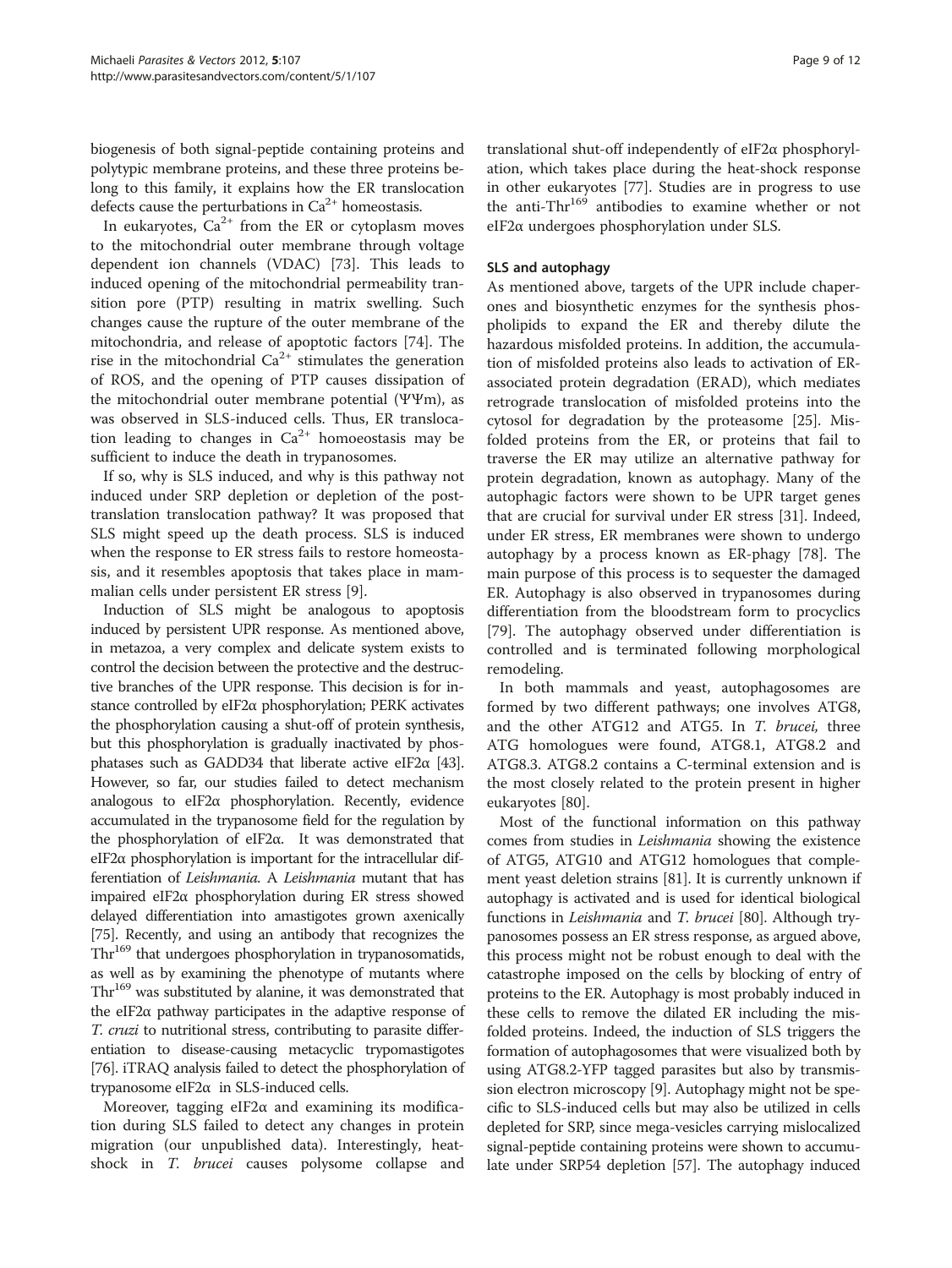<span id="page-9-0"></span>under these conditions might be solely to protect the cell from the deleterious effects of the accumulation of proteins on the ER membrane. Thus, this type of autophagy might be different from the process that is induced as part of differentiation, or under amino acid starvation. If induction of UPR and autophagy cannot alleviate the cell from the major catastrophe, then SLS is induced. TOR kinase was shown to regulate the balance between protein synthesis and degradation via autophagy. Like many eukaryotes, T. brucei possess two TOR kinases, TOR1 and TOR2. TOR1 knockdown triggers the appearance of autophagic vesicles. Its depletion causes morphological changes such as abnormal appearance of the ER, and formation of membrane whorls similar to those that appear in eukaryotes upon TOR1 inhibition [[82,83\]](#page-11-0). Interestingly, co-silencing of TOR1 with SEC63 did not have any effect on SLS, suggesting that this TOR is not involved in SLS signaling (our unpublished results).

# Conclusions

Trypanosomes possess a UPR-like response despite the lack of the transcriptional-based machinery that conducts this process in other eukaryotes. The trypanosome UPR-response is regulated in a manner similar to the heat-shock response in these organisms by stabilizing the mRNAs which are essential to cope with the ER stress [[46\]](#page-10-0). ER stress also induces autophagy, as was demonstrated by the formation of autophagosomes containing ATG8.2 [9]. However, when the ER stress is prolonged by continued exposure to reducing agents, exposure to extreme pH, or blocking entry to the ER by depletion of ER translocation factors (SRP receptor, SEC63 or SEC61), SLS is induced. So far, SLS was demonstrated in T. brucei, and the next challenge is to determine if this mechanism is shared among all trypanosomatid species. The two missing links in understanding the mechanism of SLS are: (1) identification of the signaling pathway that senses the ER stress and transmits the signal to the nucleus, and (2) understanding the molecular events underlying the shut-off of SL RNA transcription. Recently, we identified an essential kinase (PK-3) whose presence is required for executing SLS. This handle on SLS signaling should lead to discovery of the entire signal transduction pathway. The mechanism underlying SL RNA transcription shut-off remains under investigation, but so far, our data suggest that the mechanism does not involve post-translational modification on tSNAP42. As soon as the signaling pathway from the ER to the nucleus is fully understood, it will be possible to examine if the shut-off of SL RNA transcription can be reversed. Inducing SLS during infection could offer a powerful means to control trypanosomal diseases such as sleeping sickness. Thus, SLS can offer a novel drug target. Small molecules that can activate SLS, thereby leading to

suicide of the parasite could be safe and effective drugs to fight the devastating diseases caused by these parasites.

#### Abbreviations

ER: endoplasmic reticulum; UPR: unfolded protein response; SL RNA: spliced leader RNA; SLS: spliced leader RNA silencing; PCD: programmed cell death; PK: protein kinases; SRP: signal recognition particle; SP: signal peptide; PERK: PKR-like ER kinase; TOR: target of rapamycin; iTRAQ: Isobaric tag for relative and absolute quantitation; IRE1: Inositol requirement; ATF: activating transcription factor; CHOP: C/EBP-homologous protein; eIF2: eukaryotic initiation factor; ERAD: ER-associated protein degradation; 2DG: 2-deoxy glucose; tSNAP: trypanosome homologue to snRNA activating protein complex; SIF: stumpy induction factor; PTB: polypyrimidine tract binding; TRAF: tumor necrosis factor receptor; JNK: JUN-amino-terminal kinase; PDI: protein disulfide isomerase.

#### Competing interests

The author declares that she has no competing interests.

#### Acknowledgements

The author is a member of the COST Action BM0802 "Life and death of protozoan parasites" and appreciates support from the Action. The research on SLS is supported by a grant from the Israel Science Foundation. I wish to thank Itai Dov Tkacz for the help in preparing the Figures. I thank all my students: Yaniv Lustig, Hanoch Goldshmidt, Ronen Hope, Devorah Matas, Shai Carmi, Anat Kabi and Efrat Ben-Mayor, Asher Pivko together with whom I discovered SLS, and who are working to understand the mechanism, machinery and the biological role of this exciting and novel pathway. I thank Prof. Michael Duszenko for our many insightful discussions that led me to propose the biological role of SLS.

#### Author contribution

This manuscript was written by SM, who engaged in discussions and consultations with Prof. Michael Duszenko, University of Tubingen Germany, while writing this review. SM read and approved the final manuscript.

#### Received: 22 March 2011 Accepted: 23 March 2012 Published: 31 May 2012

#### References

- Schroder M: Endoplasmic reticulum stress responses. Cell Mol Life Sci 2008, 65:862–894.
- 2. Lustig Y, Sheiner L, Vagima Y, Goldshmidt H, Das A, Bellofatto V, Michaeli S: Spliced-leader RNA silencing: a novel stress-induced mechanism in Trypanosoma brucei. EMBO Rep 2007, 8:408–413.
- 3. Liang XH, Haritan A, Uliel S, Michaeli S: trans and cis splicing in Trypanosomatids: mechanism, factors, and regulation. Eukaryot Cell 2003, 2:830–840.
- 4. Kolev NG, Franklin JB, Carmi S, Shi H, Michaeli S, Tschudi C: The transcriptome of the human pathogen Trypanosoma brucei at single-nucleotide resolution. PLoS Pathoq 2010, 6(9):e1001090.
- 5. Michaeli S: Trans-splicing in trypanosomes: machinery and its impact on the parasite transcriptome. Future Microbiol 2011, 6:459–474.
- 6. Gunzl A: The pre-mRNA splicing machinery of trypanosomes: complex or simplified? Eukaryot Cell 2010, 9:1159-1170.
- 7. Das A, Banday M, Bellofatto V: RNA polymerase transcription machinery in trypanosomes. Eukaryot Cell 2008, 7:429–434.
- 8. Goldshmidt H, Sheiner L, Butikofer P, Roditi I, Uliel S, Gunzel M, Engstler M, Michaeli S: Role of protein translocation pathways across the ER in Trypanosoma brucei. J Biol Chem 2008, 283(46):32085–32098.
- 9. Goldshmidt H, Matas D, Kabi A, Carmi S, Hope R, Michaeli S: Persistent ER stress induces the spliced leader RNA silencing pathway (SLS), leading to programmed cell death in Trypanosoma brucei. PLoS Pathog 2010, 6: e1000731.
- 10. Schroder M, Kaufman RJ: ER stress and the unfolded protein response. Mutat Res 2005, 569:29–63.
- 11. Bernales S, McDonald KL, Walter P: Autophagy counterbalances endoplasmic reticulum expansion during the unfolded protein response. PLoS Biol 2006, 4:e423.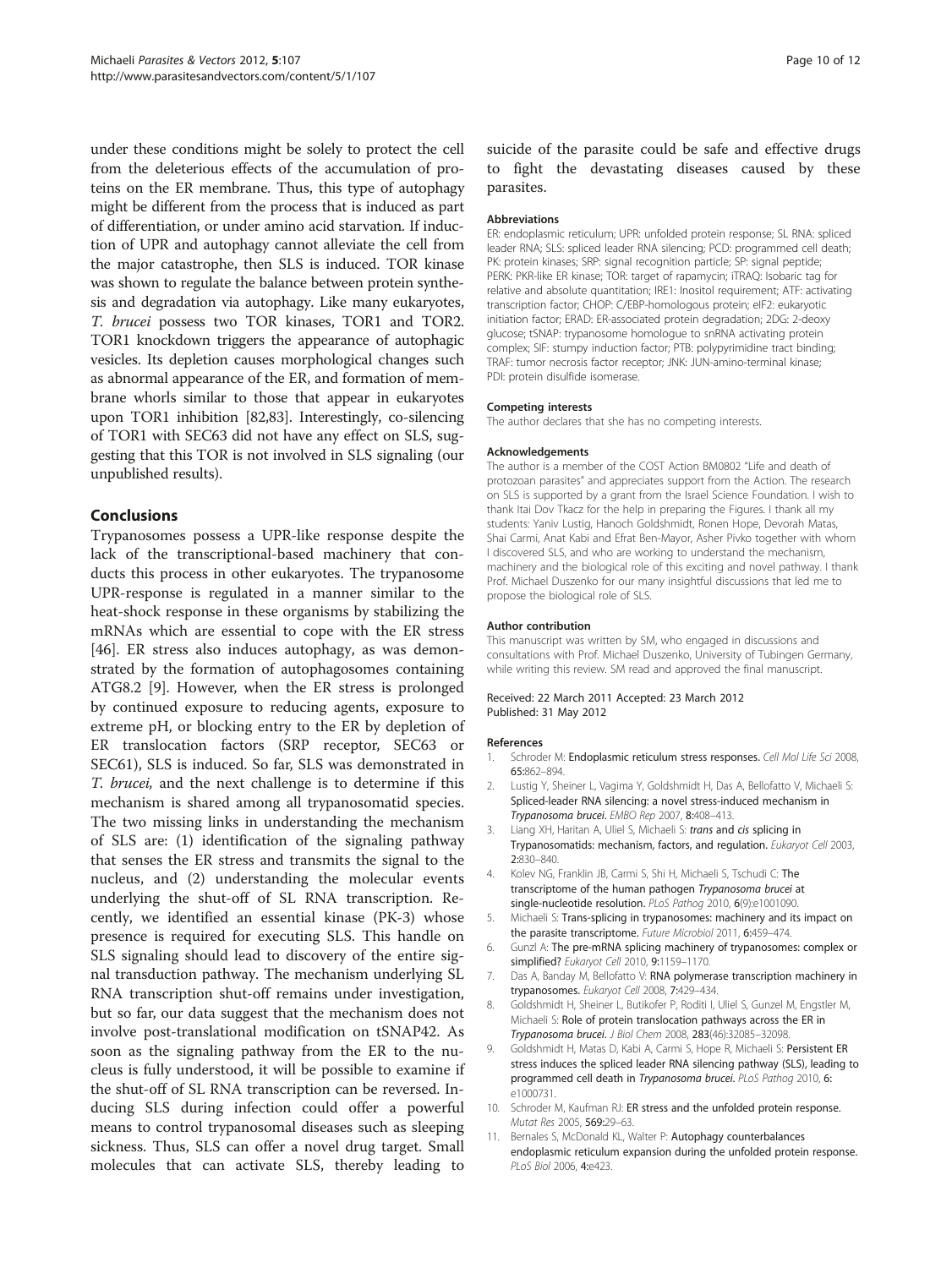- <span id="page-10-0"></span>12. Ron D, Walter P: Signal integration in the endoplasmic reticulum unfolded protein response. Nat Rev Mol Cell Biol 2007, 8:519–529.
- 13. Hetz C: The unfolded protein response: controlling cell fate decisions under ER stress and beyond. Nat Rev Mol Cell Biol 2012, 13:89–102.
- 14. Chakrabarti A, Chen AW, Varner JD: A review of the mammalian unfolded protein response. Biotechnol Bioeng 2011, 108:2777–2793.
- 15. Ellgaard L, Helenius A: Quality control in the endoplasmic reticulum. Nat Rev Mol Cell Biol 2003, 4:181–191.
- 16. Hebert DN, Garman SC, Molinari M: The glycan code of the endoplasmic reticulum: asparagine-linked carbohydrates as protein maturation and quality-control tags. Trends Cell Biol 2005, 15:364–370.
- 17. Hebert DN, Foellmer B, Helenius A: Calnexin and calreticulin promote folding, delay oligomerization and suppress degradation of influenza hemagglutinin in microsomes. EMBO J 1996, 15:2961-2968.
- 18. Kaufman RJ, Scheuner D, Schroder M, Shen X, Lee K, Liu CY, Arnold SM: The unfolded protein response in nutrient sensing and differentiation. Nat Rev Mol Cell Biol 2002, 3:411–421.
- 19. Reddy RK, Mao C, Baumeister P, Austin RC, Kaufman RJ, Lee AS: Endoplasmic reticulum chaperone protein GRP78 protects cells from apoptosis induced by topoisomerase inhibitors: role of ATP binding site in suppression of caspase-7 activation. J Biol Chem 2003, 278: 20915–20924.
- 20. Bertolotti A, Zhang Y, Hendershot LM, Harding HP, Ron D: Dynamic interaction of BiP and ER stress transducers in the unfolded-protein response. Nat Cell Biol 2000, 2:326–332.
- 21. Acosta-Alvear D, Zhou Y, Blais A, Tsikitis M, Lents NH, Arias C, Lennon CJ, Kluger Y, Dynlacht BD: XBP1 controls diverse cell type- and conditionspecific transcriptional regulatory networks. Mol Cell 2007, 27:53-66.
- 22. Hollien J, Weissman JS: Decay of endoplasmic reticulum-localized mRNAs during the unfolded protein response. Science 2006, 313:104–107.
- 23. Hollien J, Lin JH, Li H, Stevens N, Walter P, Weissman JS: Regulated Ire1dependent decay of messenger RNAs in mammalian cells. J Cell Biol 2009, 186:323–331.
- 24. Shen J, Chen X, Hendershot L, Prywes R: ER stress regulation of ATF6 localization by dissociation of BiP/GRP78 binding and unmasking of Golgi localization signals. Dev Cell 2002, 3:99–111.
- 25. Travers KJ, Patil CK, Wodicka L, Lockhart DJ, Weissman JS, Walter P: Functional and genomic analyses reveal an essential coordination between the unfolded protein response and ER-associated degradation. Cell 2000, 101:249–258.
- 26. Yamamoto K, Sato T, Matsui T, Sato M, Okada T, Yoshida H, Harada A, Mori K: Transcriptional induction of mammalian ER quality control proteins is mediated by single or combined action of ATF6alpha and XBP1. Dev Cell 2007, 13:365–376.
- 27. Harding HP, Zhang Y, Ron D: Protein translation and folding are coupled by an endoplasmic-reticulum-resident kinase. Nature 1999, 397:271–274.
- 28. Schroder M, Kaufman RJ: The mammalian unfolded protein response. Annu Rev Biochem 2005, 74:739–789.
- 29. Harding HP, Zhang Y, Zeng H, Novoa I, Lu PD, Calfon M, Sadri N, Yun C, Popko B, Paules R, et al: An integrated stress response regulates amino acid metabolism and resistance to oxidative stress. Mol Cell 2003, 11: 619–633.
- 30. Connor JH, Weiser DC, Li S, Hallenbeck JM, Shenolikar S: Growth arrest and DNA damage-inducible protein GADD34 assembles a novel signaling complex containing protein phosphatase 1 and inhibitor 1. Mol Cell Biol 2001, 21:6841–6850.
- 31. Yorimitsu T, Nair U, Yang Z, Klionsky DJ: Endoplasmic reticulum stress triggers autophagy. J Biol Chem 2006, 281:30299–30304.
- 32. Urano F, Wang X, Bertolotti A, Zhang Y, Chung P, Harding HP, Ron D: Coupling of stress in the ER to activation of JNK protein kinases by transmembrane protein kinase IRE1. Science 2000, 287:664–666.
- 33. Lei K, Davis RJ: JNK phosphorylation of Bim-related members of the Bcl2 family induces Bax-dependent apoptosis. Proc Natl Acad Sci USA 2003, 100:2432–2437.
- 34. Chen D, Zhou Q: Caspase cleavage of BimEL triggers a positive feedback amplification of apoptotic signaling. Proc Natl Acad Sci USA 2004, 101:1235–1240.
- 35. Wei Y, Pattingre S, Sinha S, Bassik M, Levine B: JNK1-mediated phosphorylation of Bcl-2 regulates starvation-induced autophagy. Mol Cell 2008, 30:678–688.
- 36. Hetz C, Bernasconi P, Fisher J, Lee AH, Bassik MC, Antonsson B, Brandt GS, Iwakoshi NN, Schinzel A, Glimcher LH, Korsmeyer SJ: Proapoptotic BAX and BAK modulate the unfolded protein response by a direct interaction with IRE1alpha. Science 2006, 312:572–576.
- 37. Xu Q, Reed JC: Bax inhibitor-1, a mammalian apoptosis suppressor identified by functional screening in yeast. Mol Cell 1998, 1:337-346.
- 38. Lisbona F, Rojas-Rivera D, Thielen P, Zamorano S, Todd D, Martinon F, Glavic A, Kress C, Lin JH, Walter P, et al: BAX inhibitor-1 is a negative regulator of the ER stress sensor IRE1alpha. Mol Cell 2009, 33:679–691.
- 39. Madeo F, Kroemer G: Intricate links between ER stress and apoptosis. Mol Cell 2009, 33:669–670.
- 40. Zinszner H, Kuroda M, Wang X, Batchvarova N, Lightfoot RT, Remotti H, Stevens JL, Ron D: CHOP is implicated in programmed cell death in response to impaired function of the endoplasmic reticulum. Genes Dev 1998, 12:982–995.
- 41. Novoa I, Zeng H, Harding HP, Ron D: Feedback inhibition of the unfolded protein response by GADD34-mediated dephosphorylation of eIF2alpha. J Cell Biol 2001, 153:1011–1022.
- 42. Marciniak SJ, Yun CY, Oyadomari S, Novoa I, Zhang Y, Jungreis R, Nagata K, Harding HP, Ron D: CHOP induces death by promoting protein synthesis and oxidation in the stressed endoplasmic reticulum. Genes Dev 2004, 18:3066–3077.
- 43. Rutkowski DT, Arnold SM, Miller CN, Wu J, Li J, Gunnison KM, Mori K, Sadighi Akha AA, Raden D, Kaufman RJ: Adaptation to ER stress is mediated by differential stabilities of pro-survival and pro-apoptotic mRNAs and proteins. PLoS Biol 2006, 4:e374.
- Tabas I, Ron D: Integrating the mechanisms of apoptosis induced by endoplasmic reticulum stress. Nat Cell Biol 2011, 13:184–190.
- 45. Siegel TN, Hekstra DR, Kemp LE, Figueiredo LM, Lowell JE, Fenyo D, Wang X, Dewell S, Cross GA: Four histone variants mark the boundaries of polycistronic transcription units in Trypanosoma brucei. Genes Dev 2009, 23:1063–1076.
- 46. Clayton C, Shapira M: Post-transcriptional regulation of gene expression in trypanosomes and leishmanias. Mol Biochem Parasitol 2007, 156:93–101.
- 47. Kramer S, Carrington M: Trans-acting proteins regulating mRNA maturation, stability and translation in trypanosomatids. Trends Parasitol 2011, 27:23–30.
- 48. Nilsson D, Gunasekera K, Mani J, Osteras M, Farinelli L, Baerlocher L, Roditi I, Ochsenreiter T: Spliced leader trapping reveals widespread alternative splicing patterns in the highly dynamic transcriptome of Trypanosoma brucei. PLoS Pathog 2010, 6(8):e1001037.
- 49. Siegel TN, Gunasekera K, Cross GA, Ochsenreiter T: Gene expression in Trypanosoma brucei: lessons from high-throughput RNA sequencing. Trends Parasitol 2011, 27(10):434–441.
- Koumandou VL, Natesan SK, Sergeenko T, Field MC: The trypanosome transcriptome is remodelled during differentiation but displays limited responsiveness within life stages. BMC Genomics 2008, 9:298.
- 51. Hirsch C, Gauss R, Horn SC, Neuber O, Sommer T: The ubiquitylation machinery of the endoplasmic reticulum. Nature 2009, 458:453–460.
- 52. Parodi AJ: The quality control of glycoprotein folding in the endoplasmic reticulum, a trip from trypanosomes to mammals. Braz J Med Biol Res 1998, 31:601–614.
- 53. Engstler M, Bangs JD, Field MC: Intracellular transport systems in trypanosomes: function, evolution and virulence. 2006 In Trypanosomes - after the genome. Edited by Barry JD, Mottram J, McCulloch R, Acosta-Serrano A.: Horizon Scientific Press, Wymondham, UK. Chapter 9, pages 281-317.
- 54. Field MC, Sergeenko T, Wang YN, Bohm S, Carrington M: Chaperone requirements for biosynthesis of the trypanosome variant surface glycoprotein. PLoS One 2010, 5:e8468.
- Rapoport TA: Protein translocation across the eukaryotic endoplasmic reticulum and bacterial plasma membranes. Nature 2007, 450:663–669.
- Lustig Y, Vagima Y, Goldshmidt H, Erlanger A, Ozeri V, Vince J, McConville MJ, Dwyer DM, Landfear SM, Michaeli S: Down-regulation of the trypanosomatid signal recognition particle affects the biogenesis of polytopic membrane proteins but not of signal peptide-containing proteins. Eukaryot Cell 2007, 6:1865–1875.
- 57. Liu L, Liang XH, Uliel S, Unger R, Ullu E, Michaeli S: RNA interference of signal peptide-binding protein SRP54 elicits deleterious effects and protein sorting defects in trypanosomes. J Biol Chem 2002, 277: 47348–47357.